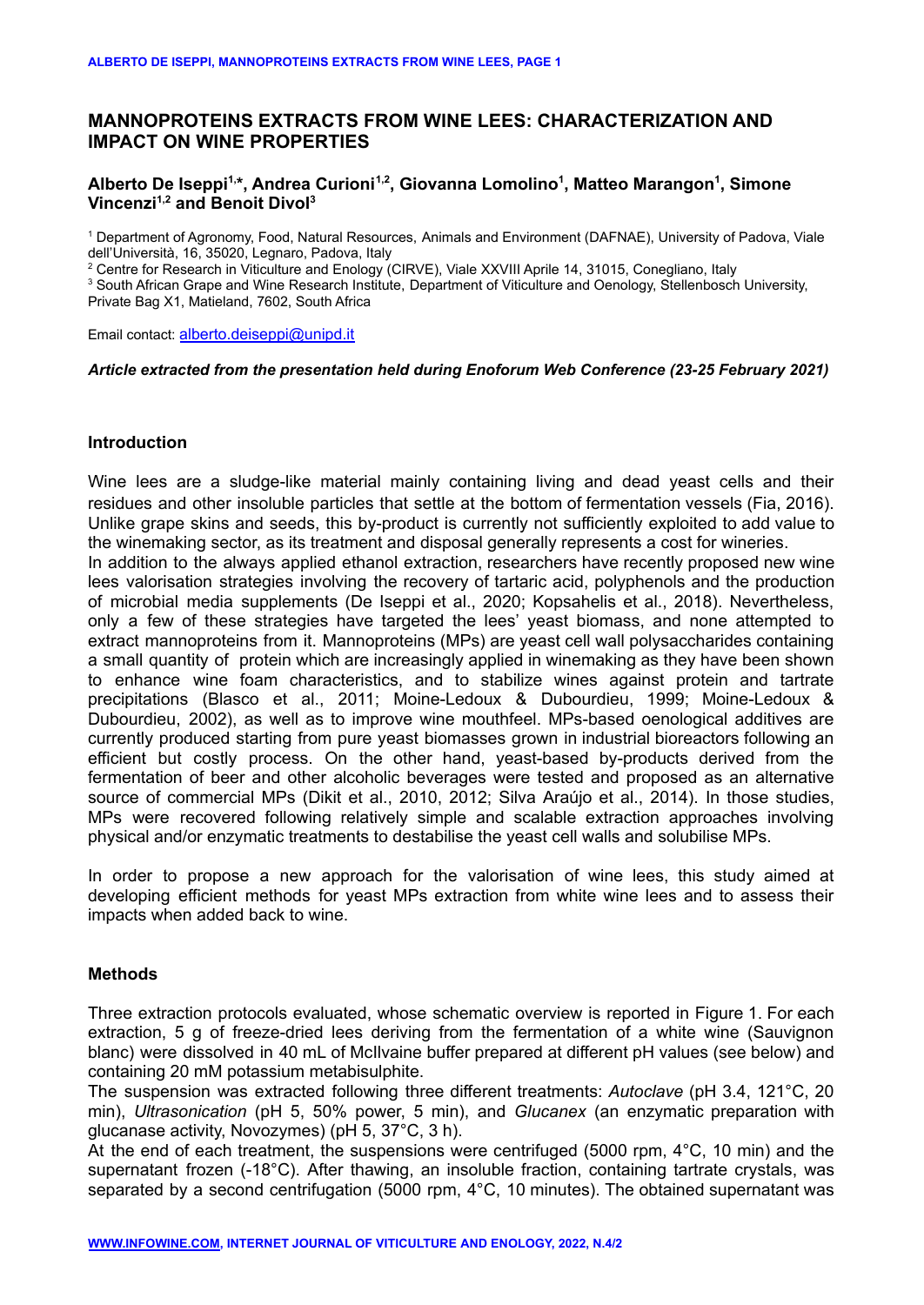then added with pure Ethanol reaching 70% concentration (v/v) and placed overnight at -18°C. Then, the samples were centrifuged, and the resulting pellets freeze-dried.



*Figure 1: Schematic representation of the different protocols for mannoproteins extraction from wine lees*

Extracts were analysed by High-Resolution Size-Exclusion Chromatography (HRSEC) for protein and polysaccharides quantification (González-Royo et al., 2017).

The impact of each extract on wine stability and foaming was assessed through the following tests.

*Tartrate stability test.* The cold stability of a tartrate-unstable wine (Pinot grigio) alone or added with 0.5 g/L of MPs extracts and a commercial MPs-preparation sold as tartrate stabiliser was analysed with the Tartarcheck apparatus (Ing. C. Bullio, Modena, Italy) as previously described (Malacarne et al., 2013).

*Protein stability test*. The protein stability of a heat-unstable wine (Sauvignon blanc) was tested in presence or absence of 0.5 g of MPs extracts. Samples were sterile filtered, and their initial turbidity measured A540 nm. Samples were then heated (80°C, 2 hours) and subsequently cooled (15°C, 20 hours) before measuring again the A540 nm turbidity. The initial turbidity value was subtracted to the final one.

*Foaming properties test*. MPs extracts were dissolved at 0.5 g/L in model wine (12% (v/v) ethanol, 2.5 g/L tartaric acid, pH 3.4), and their foamability tested by the gas sparging method (Vincenzi et al., 2014). Maximum foam height (HM), foam stability height (HS) and the time taken for the foam to collapse after gas flow interruption (TS) were measured. Model wine with no extract addition was used as the control.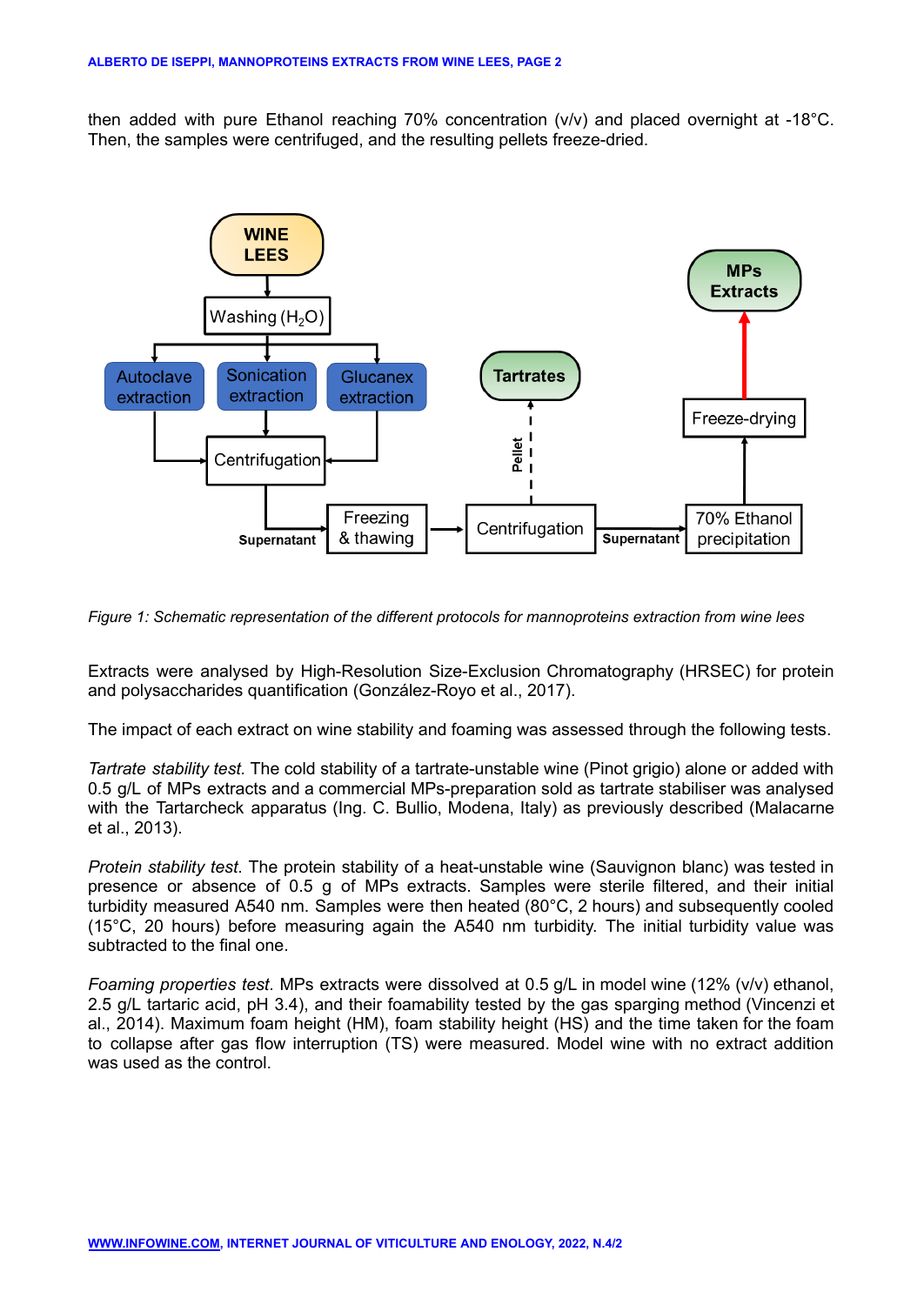## **Results and discussion**

The yields of the three extraction methods and chemical composition of the extracts are reported in Table 1.

*Table 1: Extraction yields, concentrations of proteins and polysaccharides (g/100 g dry lees) obtained from the three different extraction methods. Polysaccharides: High MW: 1100–180 kDa; Medium MW: 180–40 kDa; Low MW: 40–7.5 kDa; Oligosaccharides: 7.5–1 kDa. Analyses were performed in triplicate. In each* column. mean values followed by the same letter are not significantly different at  $p \le 0.05$  by analysis of *variance (ANOVA) and Tukey's test.*

| <b>Method</b>     | Yield             | <b>Protein</b>   | <b>Polysaccharides</b> |                  |                  |                         |
|-------------------|-------------------|------------------|------------------------|------------------|------------------|-------------------------|
|                   |                   |                  | High MW                | <b>Medium MW</b> | Low MW           | <b>Oligosaccharides</b> |
| <b>Autoclave</b>  | 18.8 <sup>a</sup> | $6.5^{\circ}$    | 2.6 <sup>a</sup>       | 3.7 <sup>a</sup> | 3.0 <sup>a</sup> | 90.9 <sup>b</sup>       |
| <b>Sonication</b> | 20.3 <sup>a</sup> | 2.9 <sup>b</sup> | $1.2^{b}$              | 1.3 <sup>b</sup> | 2 <sup>1a</sup>  | 95.4 <sup>a</sup>       |
| <b>Glucanex</b>   | $22\,7^{\circ}$   | 2.9 <sup>b</sup> | 1.2 <sup>b</sup>       | 17 <sup>c</sup>  | 24 <sup>a</sup>  | 94.7 <sup>a</sup>       |

All the extraction protocols performed equally in terms of yield, while important differences were noted for protein and polysaccharide concentrations. In particular, the Autoclave extract showed a highest protein and high-medium molecular weight (MW) polysaccharides concentration. Considering that yeast MPs are high MW polysaccharides associated with proteins, this outcome indicates the Autoclave extract as being the most performing in terms of MPs extraction, a fact confirmed by SDS-PAGE analysis (data not shown, for more information see De Iseppi et al. (2021)). This is consistent with previous studies in which the application of high temperatures allowed the extraction of high MW MPs (Costa et al., 2012; Silva Araújo et al., 2014).

The three extraction protocols allowed also the separation of a further fraction rich in tartrate salts (see Figure 1), which were obtained in the highest quantities by the Autoclave protocol (23.6%, see De Iseppi et al. (2021)). This suggests that this Autoclave approach could offer the possibility to efficiently recover also tartaric acid, a further valuable product which finds applications in many food and non-food sectors.

Tartrate stability test results of a wine treated with the yeast lees extracts are shown in Figure 2. In this test, the Autoclave extract was the only one showing a positive impact on tartrate stability acting even much better than the commercial MPs-based wine tartrate stabiliser preparation tested. This behaviour seems to be related to the high MPs content of this extract compared to the other two. Therefore, despite being not sufficient to fully stabilize the wine, the Autoclave extract shows be a promising tool to stabilise wine applications against tartrate precipitation.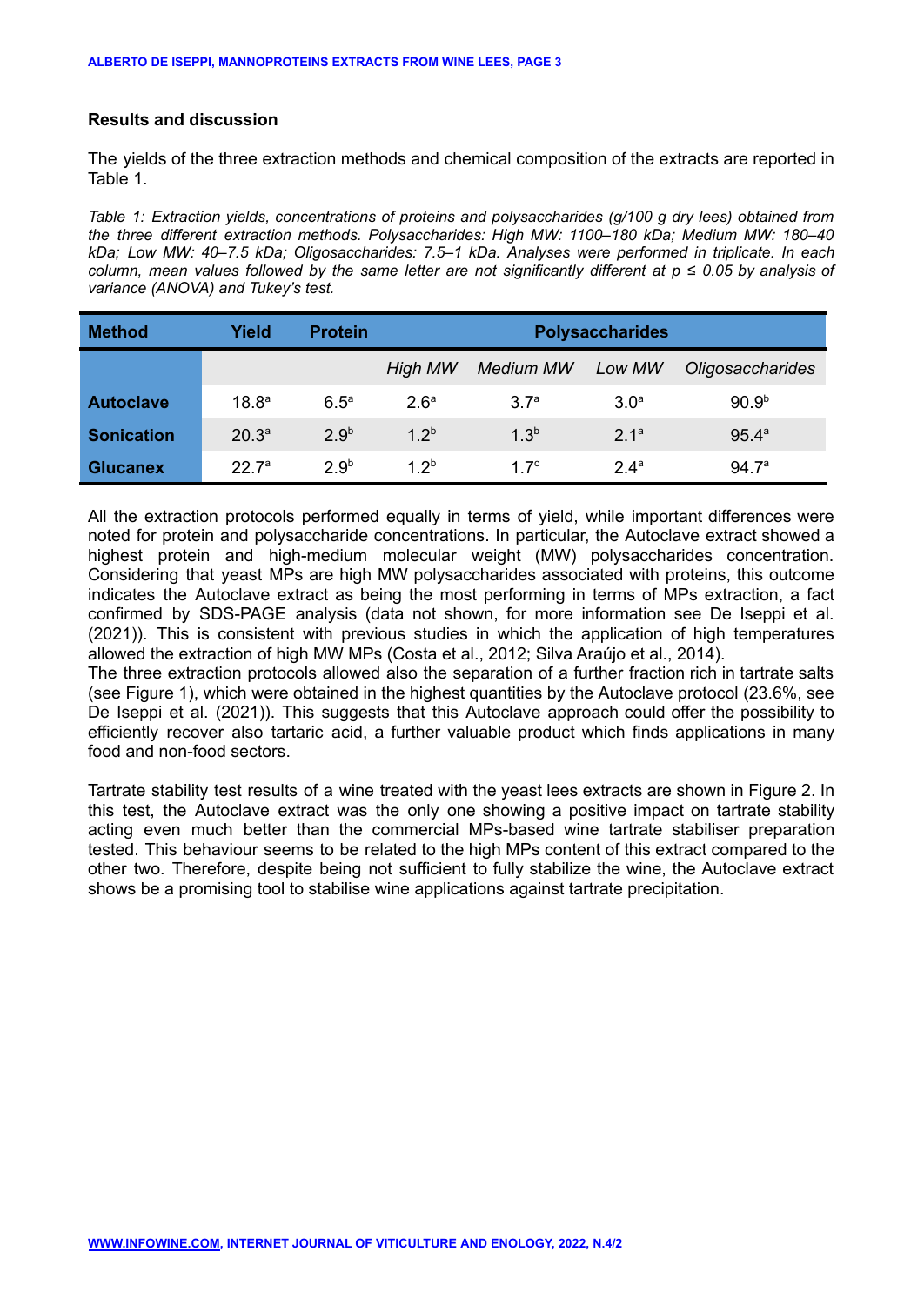

Figure 2: Tartrate stability test performed on a Pinot grigio wine containing 0.5 g/L of the three yeast lees *extracts. A commercial MPs-based protein stabiliser was tested for comparison at the same concentration.* Data are expressed as the difference in the conductance values measured at the beginning and at the end of *the analysis. Control: original wine.*

The results obtained for the foaming properties of the three wine lees extracts are shown in Table 2.

*Table 2: Maximum foam height (HM), foam stability (HS) and time for foam disappearance (TS) of model* wine supplemented with 0.5 g/L of the three wine lees extracts. In the same column, mean values followed by the same letter are not significantly different at  $P \le 0.05$  by analysis of variance (ANOVA) and Tukey's *test.*

| <b>Method</b>     | HM (cm)          | $HS$ (cm)        | TS (sec)        |
|-------------------|------------------|------------------|-----------------|
| <b>Control</b>    | $3.3^\circ$      | 0.9 <sup>d</sup> | $2^{\circ}$     |
| <b>Autoclave</b>  | 8.8 <sup>a</sup> | 32a              | 58 <sup>a</sup> |
| <b>Sonication</b> | 5.7 <sup>b</sup> | 1 $4^{bc}$       | 5 <sup>c</sup>  |
| <b>Glucanex</b>   | $54^{bc}$        | 1.7 <sup>b</sup> | 5 <sup>c</sup>  |

As expected, all the extracts positively impacted the foam height indexes (HM and HS), thereby confirming the inclusion of foam-active compounds in all the samples. When considering the TS index, the best results were achieved with the Autoclave extract, which was the only one showing a significant effect compared to the control (Table 1). Again, this behaviour can be attributed to the high quantity of MPs and proteins in this extract. Indeed, as described by other authors, TS appears positively influenced by both proteins and MPs which have been shown to have a synergic action towards foam stability (Vincenzi et al., 2014).

Finally, the effect of the different extracts was tested on wine protein stability, as measured by the heat test. For this parameter, the Autoclave extract performed worse than the other two which, conversely, induced a statistically significant reduction in the wine turbidity which was however rather modest (Figure 3). A possible explanation for this result is the presence of a high content of proteins in the Autoclave extract which may include some heat-unstable components of yeast origin that would lower/mask the eventual stabilizing effect of MPs.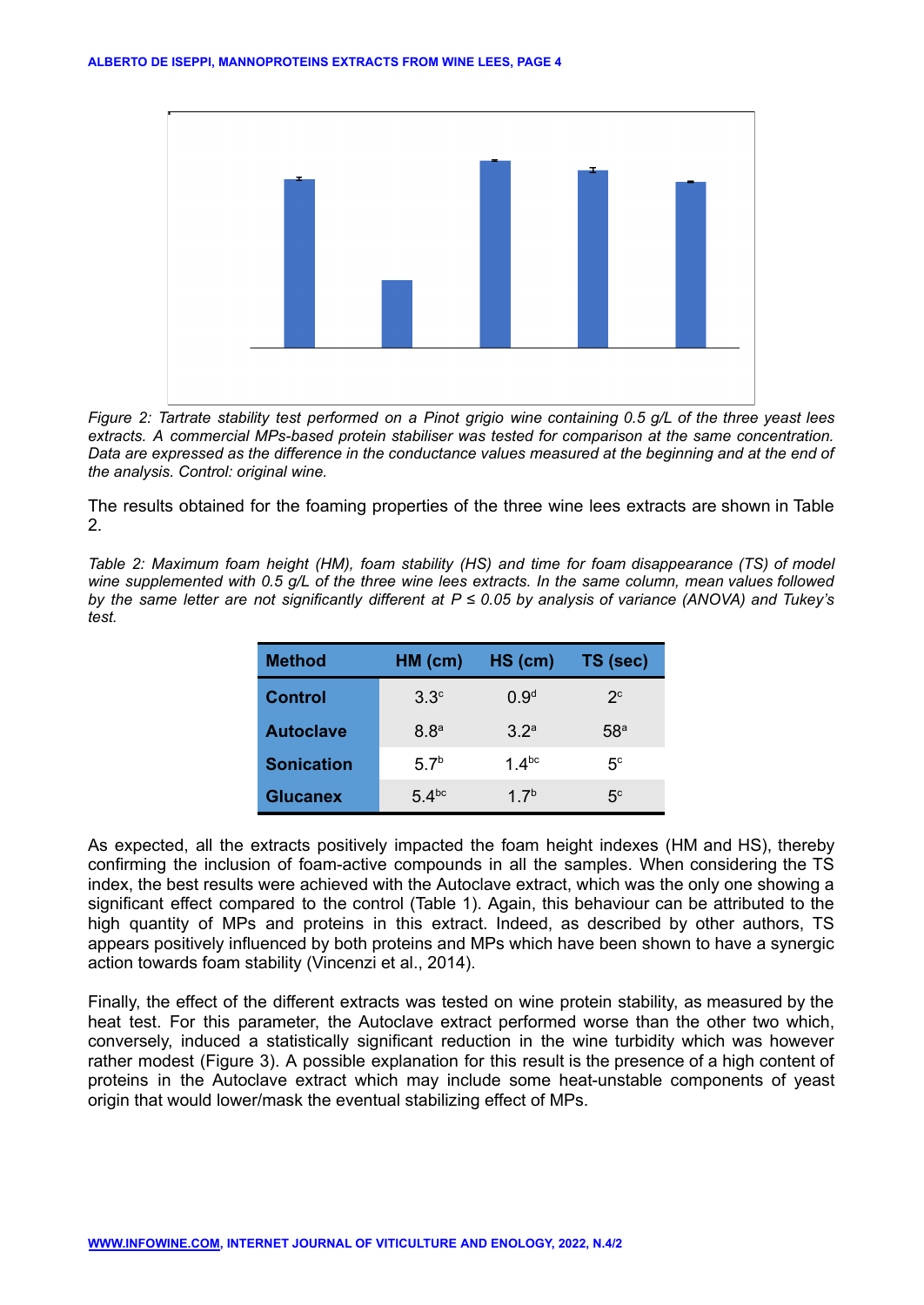

Figure 3: Protein stability test of an unstable Sauvignon blanc wine added with 0.5 g/L of the yeast lees extracts. The reduction in absorbance of the Glucanex alone was not significant and it was subtracted from *that of the Glucanex extract. Data are expressed as percent difference in A<sup>540</sup> from the control.*

Therefore, it seems that the extracts from wine lees are not suitable as additives for wine protein stabilisation. Actually, despite being significant, also the protein stabilising effects of the Glucanex and Sonication extracts is too low to be useful to this aim, especially if compared with what was achieved by other authors using MPs extracted from pure yeast cultures (Junior et al., 2020; Moine-Ledoux & Dubourdieu, 1999).

#### **Conclusions**

To propose a novel approach for the valorisation of wine lees, three food-grade extraction protocols were applied for the recovery of MPs. The addition to wine of these extracts at a concentration (0.5 g/L) compatible with industrial application, showed some interesting results for tartrate stabilisation and foaming properties and did not cause any alteration of wine clarity, but was ineffective to stabilise wine against protein haze formation. Among the extraction methods, which all are compatible with food applications, the Autoclave extract (containing the highest quantity of MPs) showed the best results on wine foaming properties and tartrate stability, which was enhanced even more than using a commercial MPs-based tartrate stabiliser. Also, the autoclave protocol further yielded a tartaric acid-rich fraction as intermediate by-product, thus indicating the possibility to develop an integrated wine lees valorisation approach focussed on the recovery of both MPs and tartaric acid.

These results suggest that white wine lees could be considered a source of yeast cell wall MPs with potential applications in winemaking. In this scenario, the extraction using autoclave appears as the most promising in terms of both efficiency and extract's effectiveness. This protocol could represent the starting point for a better exploitation of wine lees through the recovery of multiple valuable compounds, thus improving the environmental and economic sustainability of the wine industry with a circular economy approach.

#### **Abstract**

This study aims at exploiting an undervalued winemaking by-product, wine yeast lees, by developing efficient and food-grade methods for the extraction of yeast glycoproteins. These extracts were then supplemented to wine and their impact on wine properties assessed. White wine lees were produced by fermenting Sauvignon blanc grape juice with S. cerevisiae Uvaferm HPS strain. Three extraction methods were applied on lees using physical (autoclave and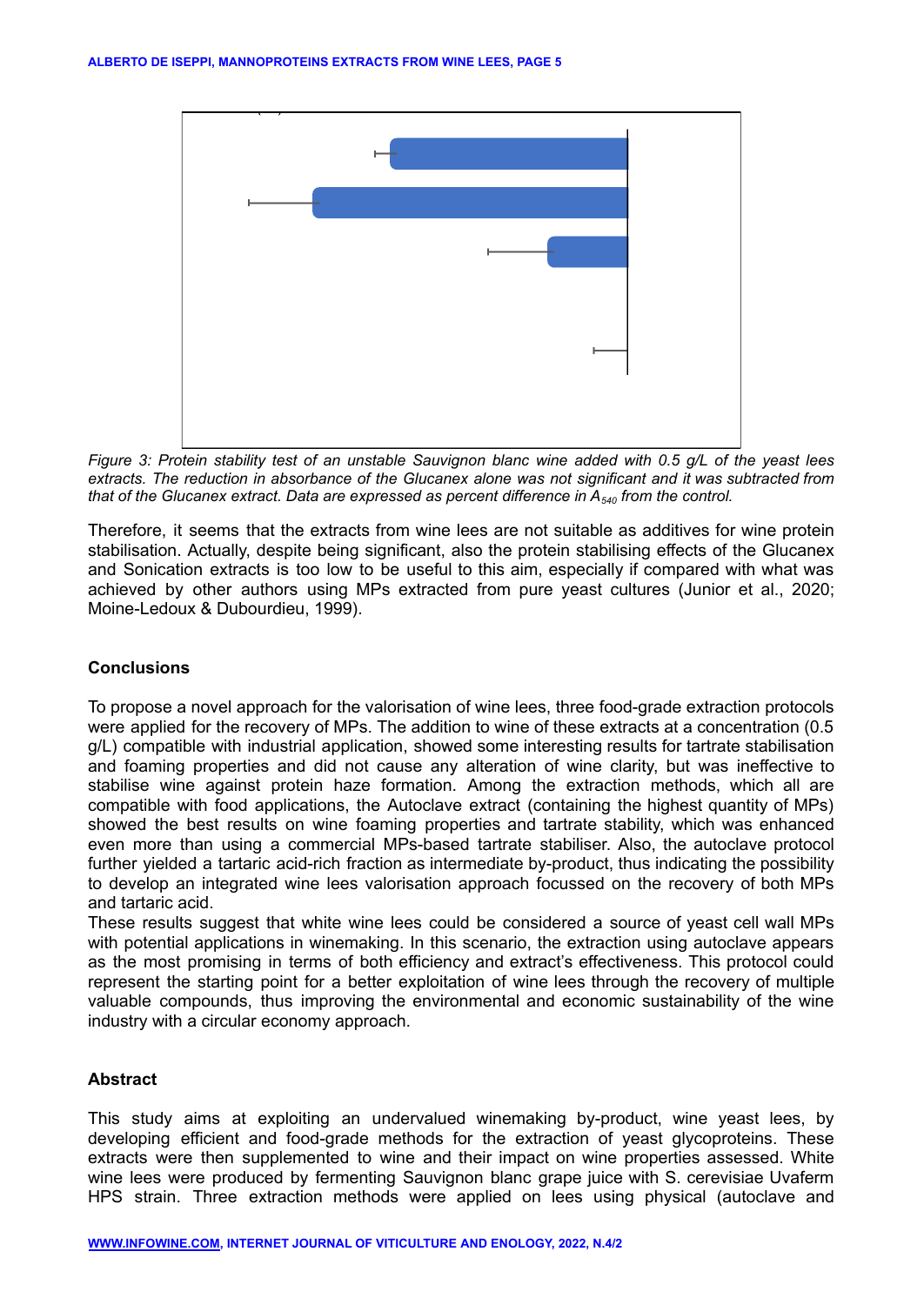sonication) or enzymatic (Glucanex®, an industrial β-glucanases) approaches. Glycoproteins extracts were characterized by SEC-HPLC and SDS-PAGE. After their addition to wine (0.5 g/L), no alteration of wine clarity was detected. The ultrasonication and enzymatic extracts, containing a relatively low amount of glycoproteins, led to a significant decrease in wine protein haze formation upon heat test (-7%). Conversely, the autoclave extract was the richest in glycoproteins and had a positive impact on wine foaming properties, inducing an increase in foam's maximum height and stability which were 2.6 and 3.6 times higher compared to a model wine. The autoclave extract improved tartrate stability as shown by a decrease in wine conductance (-11%) compared to the untreated wine. Results suggest that white wine lees could be considered a valuable source of glycosylated proteins with potential applications in winemaking. In this context, the autoclave appears as the more promising method in terms of both efficiency and extract's effectiveness. The proposed food-grade exploitation approach could represent an important tool to improve the environmental and economical sustainability of the wine supply chain.

#### **References**

- Blasco, L., Viñas, M., & Villa, T. G. (2011). Proteins influencing foam formation in wine and beer: The role of yeast. *International Microbiology*, *14*(2), 61–71. https://doi.org/10.2436/20.1501.01.136
- Costa, A. G., Magnani, M., & Castro-Gomez, R. J. H. (2012). Obtenção e caracterização de manoproteínas da parede celular de leveduras de descarte em cervejaria. *Acta Scientiarum. Biological Sciences*, *34*(1). https://doi.org/10.4025/actascibiolsci.v34i1.7124
- De Iseppi, A., Lomolino, G., Marangon, M., & Curioni, A. (2020). Current and future strategies for wine yeast lees valorization. *Food Research International*, *137*, 109352. https://doi.org/10.1016/j.foodres.2020.109352
- De Iseppi, A., Marangon, M., Vincenzi, S., Lomolino, G., Curioni, A., & Divol, B. (2021). A novel approach for the valorization of wine lees as a source of compounds able to modify wine properties. *LWT*, *136*, 110274. https://doi.org/10.1016/j.lwt.2020.110274
- Dikit, P., Maneerat, S., & H-Kittikun, A. (2012). Mannoprotein from spent yeast obtained from Thai traditional liquor distillation: Extraction and characterization. *Journal of Food Process Engineering*, *35*(1), 166–177. https://doi.org/10.1111/j.1745-4530.2010.00592.x
- Dikit, P., Methacanon, P., Visessanguan, W., H-kittikun, A., & Maneerat, S. (2010). Characterization of an unexpected bioemulsifier from spent yeast obtained from Thai traditional liquor distillation. *International Journal of Biological Macromolecules*, *47*(4), 465–470. https://doi.org/10.1016/j.ijbiomac.2010.06.013
- Fia, G. (2016). Wine Lees: Traditional and Potential Innovative Techniques for their Exploitation in Winemaking. In *Grape and Wine Biotechnology*. InTech. https://doi.org/10.5772/65043
- González-Royo, E., Esteruelas, M., Kontoudakis, N., Fort, F., Canals, J. M., & Zamora, F. (2017). The effect of supplementation with three commercial inactive dry yeasts on the colour, phenolic compounds, polysaccharides and astringency of a model wine solution and red wine. *Journal of the Science of Food and Agriculture*. https://doi.org/10.1002/jsfa.7706
- Junior, W. J. F. L., Nadai, C., Rolle, L., da Silva Gulão, E., da Rocha Leão, M. H. M., Giacomini, A., Corich, V., & Vincenzi, S. (2020). Influence of the mannoproteins of different strains of Starmenella bacillaris